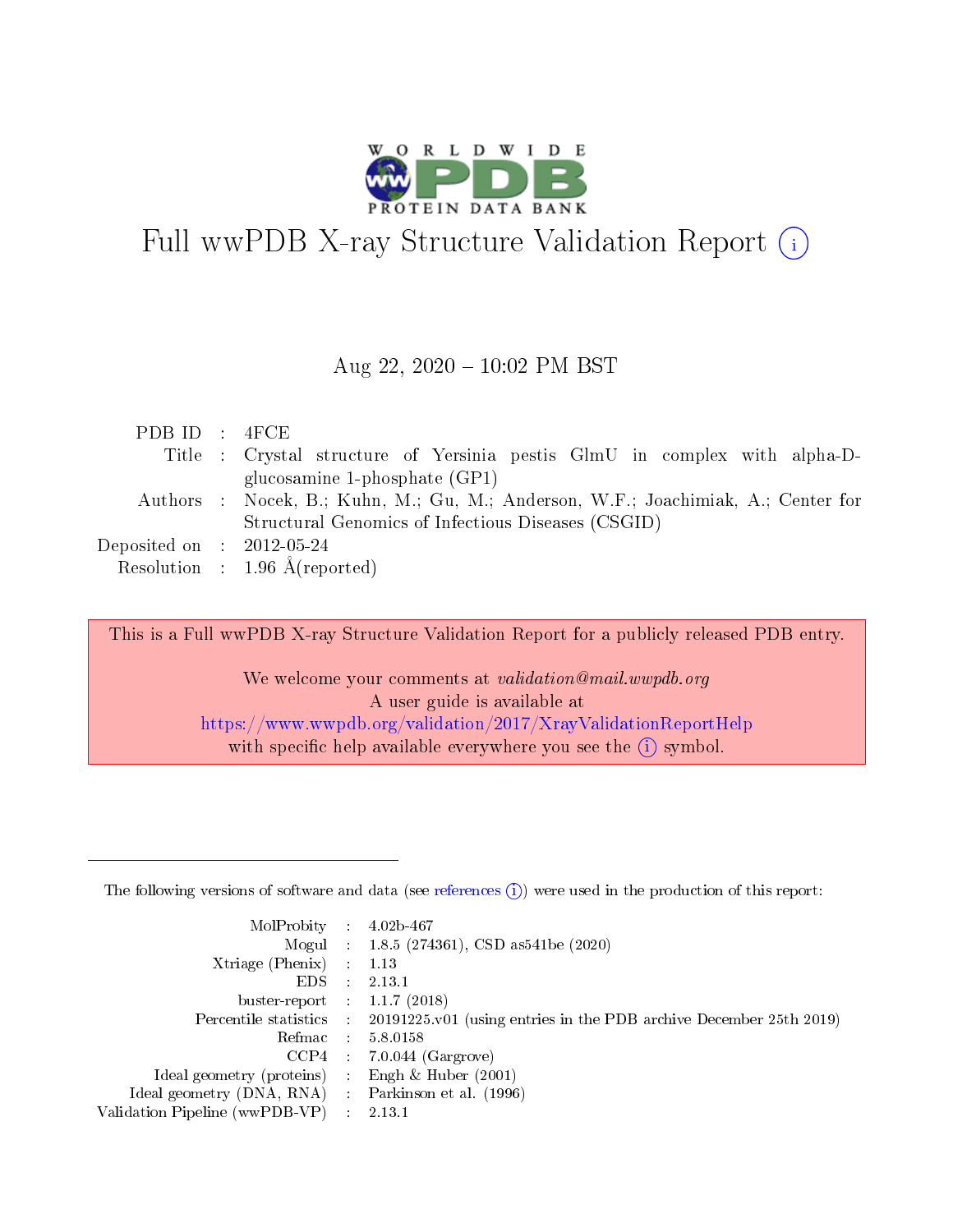# 1 [O](https://www.wwpdb.org/validation/2017/XrayValidationReportHelp#overall_quality)verall quality at a glance  $(i)$

The following experimental techniques were used to determine the structure: X-RAY DIFFRACTION

The reported resolution of this entry is 1.96 Å.

Percentile scores (ranging between 0-100) for global validation metrics of the entry are shown in the following graphic. The table shows the number of entries on which the scores are based.



| Metric                | Whole archive<br>$(\#\mathrm{Entries})$ | Similar resolution<br>$(\#\text{Entries}, \text{resolution range}(\textup{\AA}))$ |
|-----------------------|-----------------------------------------|-----------------------------------------------------------------------------------|
| $R_{free}$            | 130704                                  | $2580(1.96-1.96)$                                                                 |
| Clashscore            | 141614                                  | $2705(1.96-1.96)$                                                                 |
| Ramachandran outliers | 138981                                  | $2678(1.96-1.96)$                                                                 |
| Sidechain outliers    | 138945                                  | $2678(1.96-1.96)$                                                                 |
| RSRZ outliers         | 127900                                  | $2539(1.96-1.96)$                                                                 |

The table below summarises the geometric issues observed across the polymeric chains and their fit to the electron density. The red, orange, yellow and green segments on the lower bar indicate the fraction of residues that contain outliers for  $>=3, 2, 1$  and 0 types of geometric quality criteria respectively. A grey segment represents the fraction of residues that are not modelled. The numeric value for each fraction is indicated below the corresponding segment, with a dot representing fractions <=5% The upper red bar (where present) indicates the fraction of residues that have poor fit to the electron density. The numeric value is given above the bar.

| Mol | $\cap$ hain | Length | Quality of chain |    |  |  |  |  |
|-----|-------------|--------|------------------|----|--|--|--|--|
|     |             |        | 7%               |    |  |  |  |  |
|     |             | 459    | 89%              | 7% |  |  |  |  |

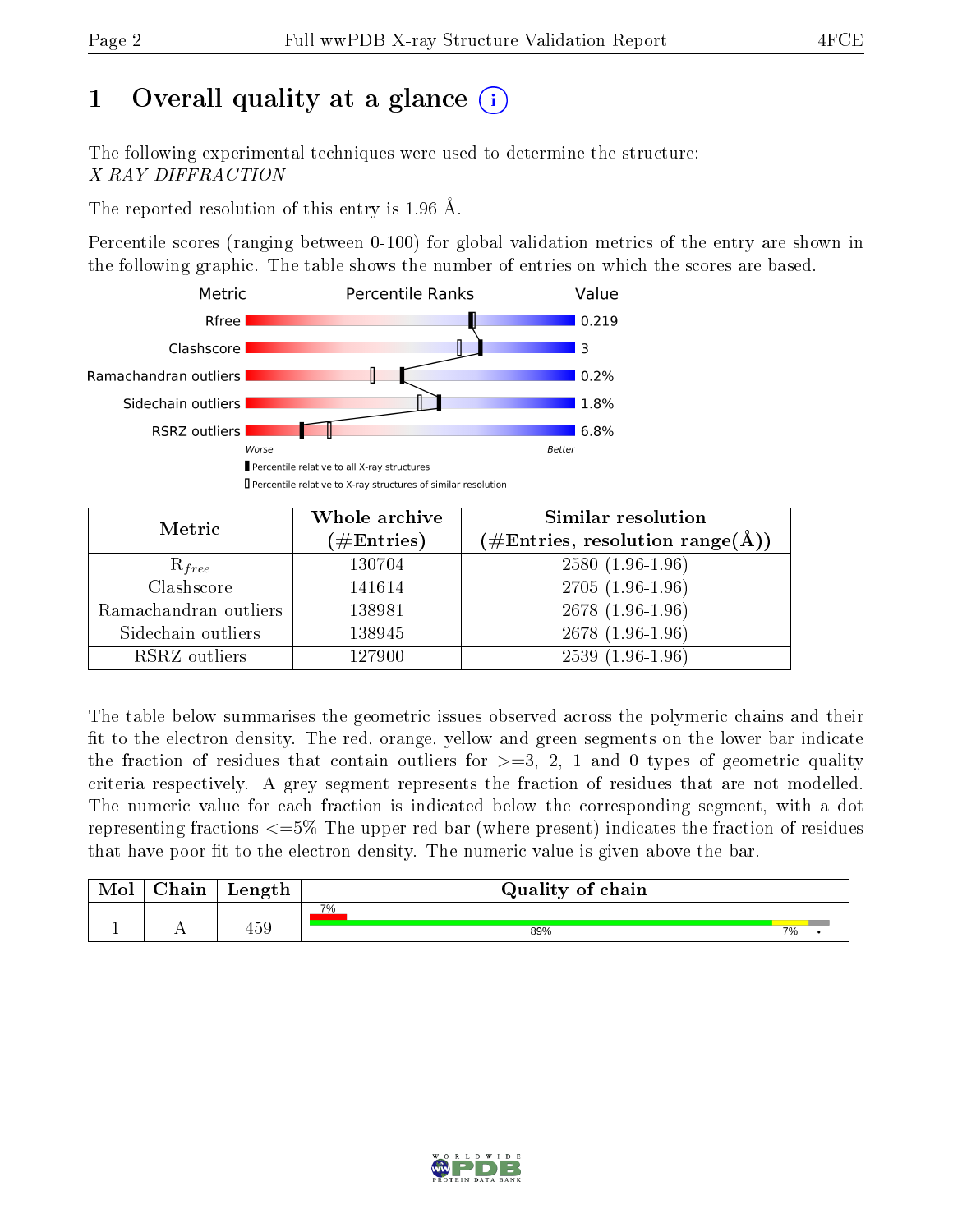# 2 Entry composition  $\left( \cdot \right)$

There are 5 unique types of molecules in this entry. The entry contains 3660 atoms, of which 0 are hydrogens and 0 are deuteriums.

In the tables below, the ZeroOcc column contains the number of atoms modelled with zero occupancy, the AltConf column contains the number of residues with at least one atom in alternate conformation and the Trace column contains the number of residues modelled with at most 2 atoms.

Molecule 1 is a protein called Bifunctional protein GlmU.

| Mol | Chain | Residues | $\rm{Atoms}$        |      |     |     |  | $ZeroOcc \mid AltConf \mid$ | Trace |
|-----|-------|----------|---------------------|------|-----|-----|--|-----------------------------|-------|
|     |       | 441      | $\rm Total$<br>3282 | 2062 | 580 | 628 |  |                             |       |

There are 3 discrepancies between the modelled and reference sequences:

| Chain |        | Residue   Modelled | Actual | Comment                     | Reference  |
|-------|--------|--------------------|--------|-----------------------------|------------|
|       | - 7    | SER.               |        | expression tag              | UNP Q663R0 |
|       | $\sim$ |                    |        | expression tag   UNP Q663R0 |            |
|       |        |                    |        | expression tag              | UNP Q663R0 |

• Molecule 2 is MAGNESIUM ION (three-letter code: MG) (formula: Mg).

|  | $Mol$   Chain   Residues | Atoms       | $ZeroOcc \mid AltConf$ |  |
|--|--------------------------|-------------|------------------------|--|
|  |                          | Total<br>Μø |                        |  |

• Molecule 3 is 2-amino-2-deoxy-1-O-phosphono-alpha-D-glucopyranose (three-letter code: GP1) (formula:  $C_6H_{14}NO_8P$ ).

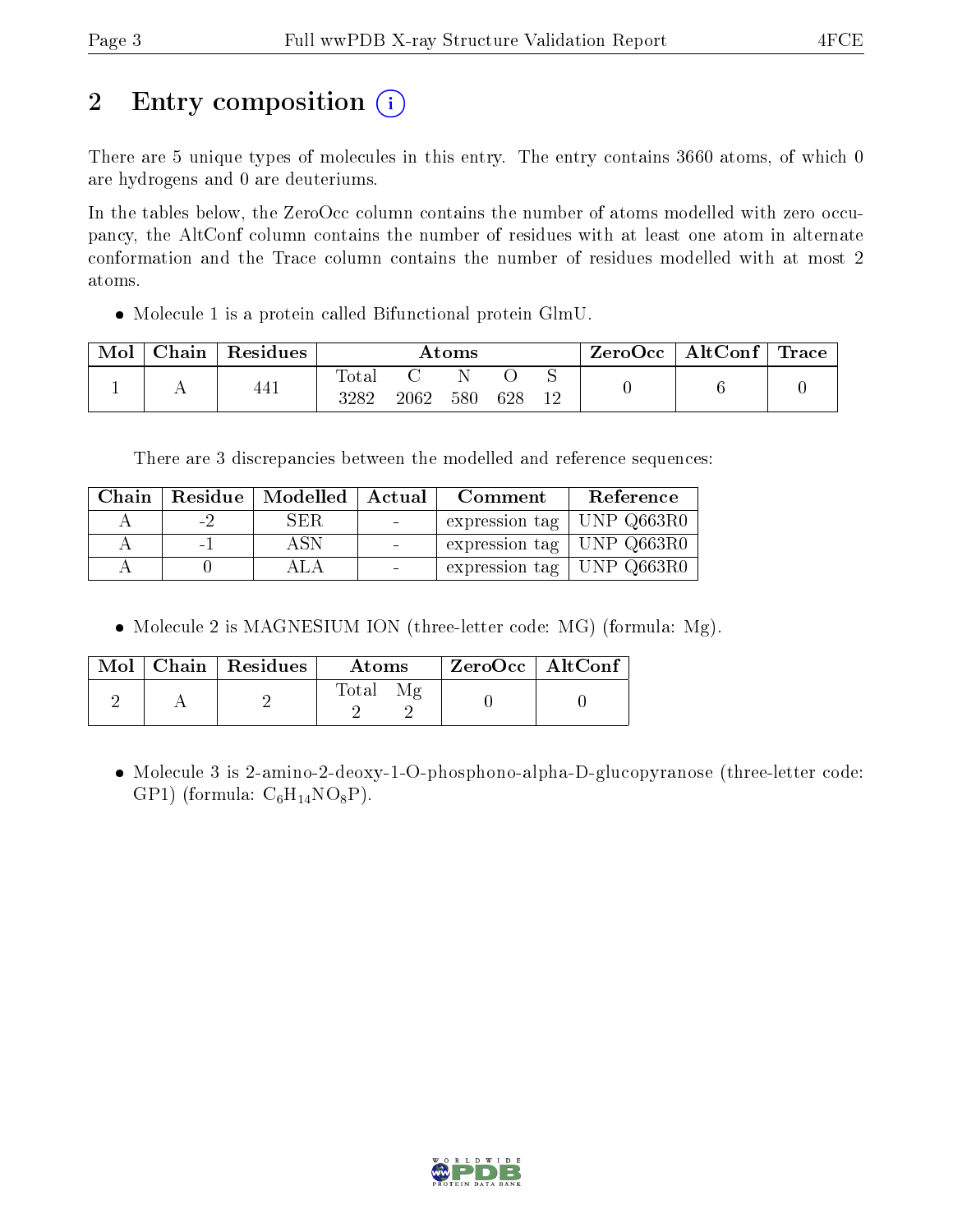

| Mol | $ $ Chain $ $ Residues | Atoms |       |  |  |  | $\mathsf{ZeroOcc} \mid \mathsf{AltConf} \mid$ |  |
|-----|------------------------|-------|-------|--|--|--|-----------------------------------------------|--|
|     |                        | Total | - C N |  |  |  |                                               |  |
|     |                        |       |       |  |  |  |                                               |  |

 $\bullet$  Molecule 4 is 1,2-ETHANEDIOL (three-letter code: EDO) (formula:  $\rm{C_2H_6O_2}).$ 



|  | Mol   Chain   Residues | Atoms                     | $ZeroOcc$   AltConf |
|--|------------------------|---------------------------|---------------------|
|  |                        | Total C O<br>$2 \quad 2$  |                     |
|  |                        | Total C O<br>$2 \sqrt{2}$ |                     |
|  |                        | Total C O                 |                     |

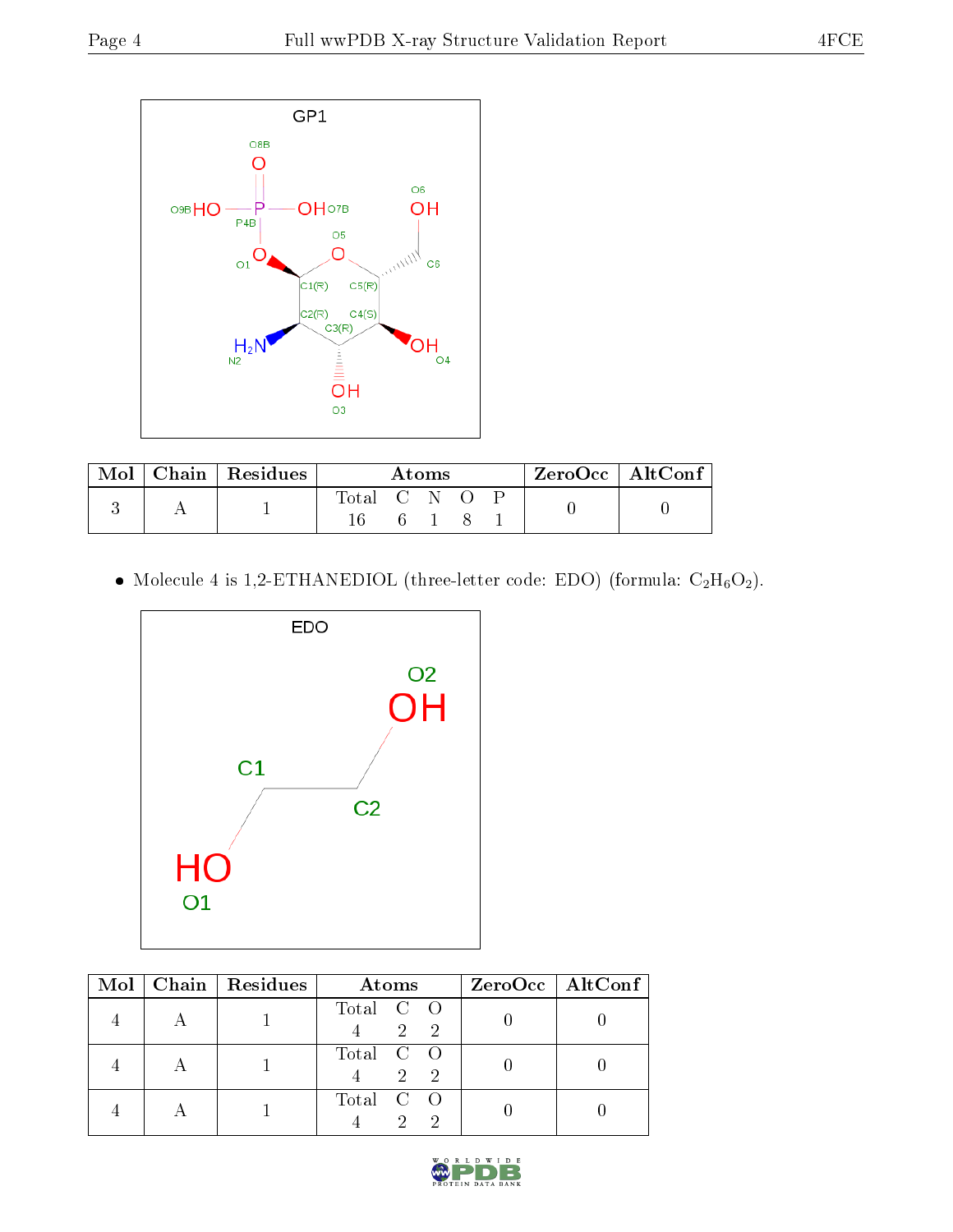$\bullet\,$  Molecule 5 is water.

|  | $Mol$   Chain   Residues | Atoms        | $\rm ZeroOcc \mid AltConf$ |  |
|--|--------------------------|--------------|----------------------------|--|
|  | 348                      | Total<br>348 |                            |  |

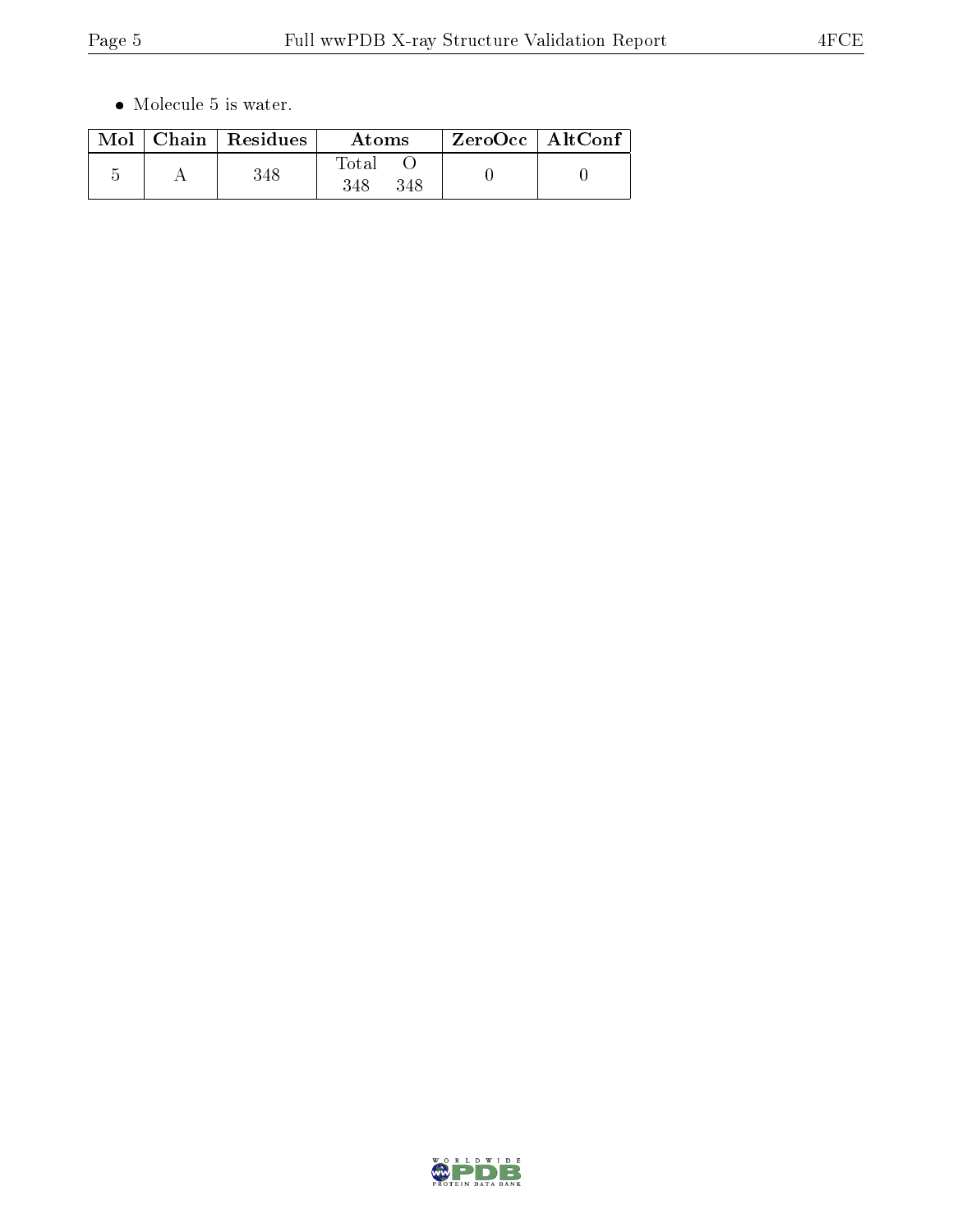# 3 Residue-property plots  $(i)$

These plots are drawn for all protein, RNA, DNA and oligosaccharide chains in the entry. The first graphic for a chain summarises the proportions of the various outlier classes displayed in the second graphic. The second graphic shows the sequence view annotated by issues in geometry and electron density. Residues are color-coded according to the number of geometric quality criteria for which they contain at least one outlier: green  $= 0$ , yellow  $= 1$ , orange  $= 2$  and red  $= 3$  or more. A red dot above a residue indicates a poor fit to the electron density ( $RSRZ > 2$ ). Stretches of 2 or more consecutive residues without any outlier are shown as a green connector. Residues present in the sample, but not in the model, are shown in grey.



• Molecule 1: Bifunctional protein GlmU

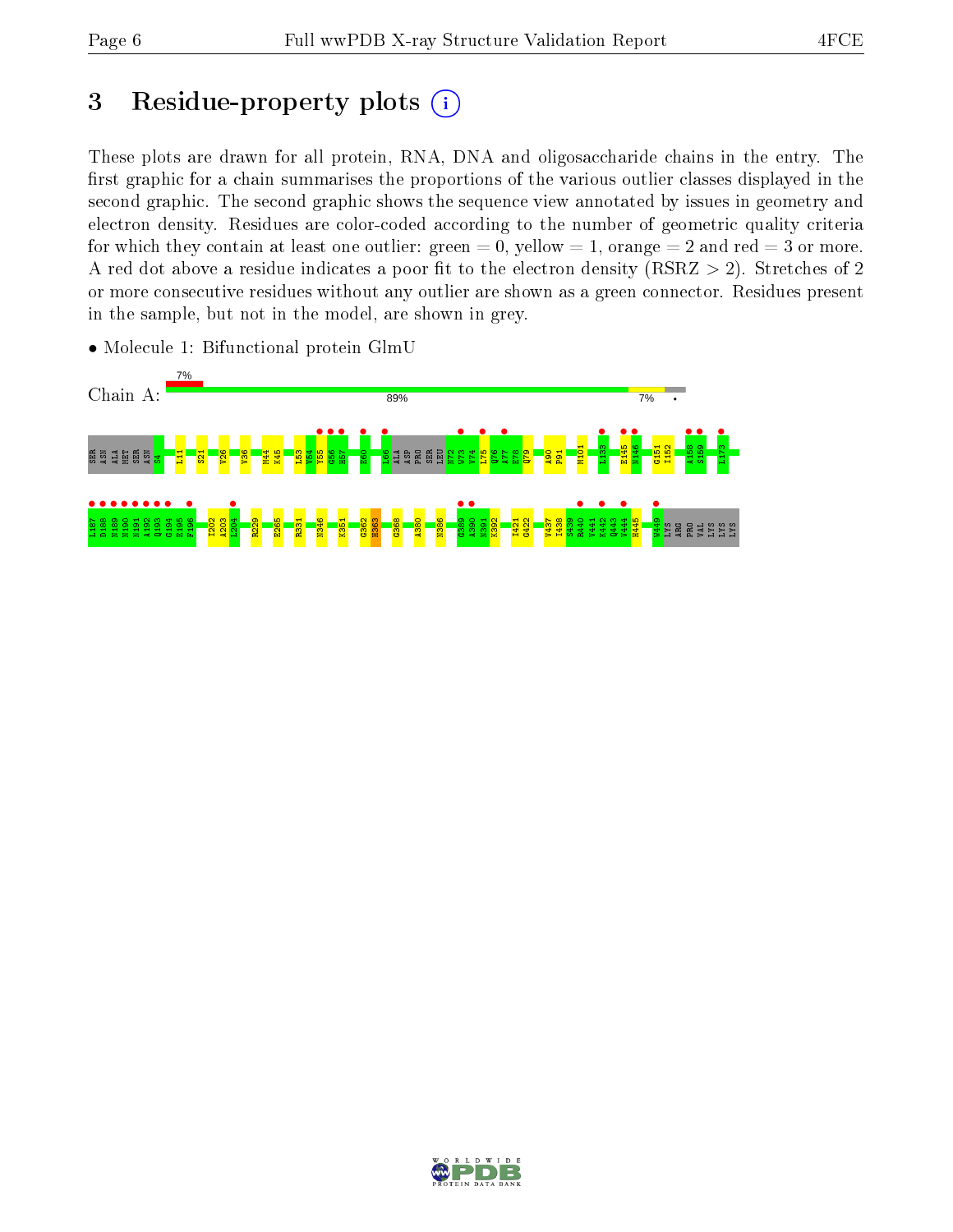## 4 Data and refinement statistics  $(i)$

| Property                                                             | Value                                                              |  |  |  |  |
|----------------------------------------------------------------------|--------------------------------------------------------------------|--|--|--|--|
| Space group                                                          | P 63 2 2                                                           |  |  |  |  |
| Cell constants                                                       | $87.57\text{\AA}$ 251.37Å<br>87.57Å                                |  |  |  |  |
| a, b, c, $\alpha$ , $\beta$ , $\gamma$                               | $90.00^{\circ}$ $120.00^{\circ}$<br>$90.00^\circ$                  |  |  |  |  |
| Resolution $(\AA)$                                                   | $\overline{32.47}$ - 1.96                                          |  |  |  |  |
|                                                                      | $32.47 - 1.96$                                                     |  |  |  |  |
| % Data completeness                                                  | 93.6 (32.47-1.96)                                                  |  |  |  |  |
| (in resolution range)                                                | 93.2 (32.47-1.96)                                                  |  |  |  |  |
| $R_{merge}$                                                          | 0.09                                                               |  |  |  |  |
| $\mathrm{R}_{sym}$                                                   | (Not available)                                                    |  |  |  |  |
| $\langle I/\sigma(I) \rangle^{-1}$                                   | 3.93 (at $1.95\text{\AA}$ )                                        |  |  |  |  |
| Refinement program                                                   | PHENIX (phenix.refine: 1.7.3 928), REFMAC (phenix.refine: 1.7.3 92 |  |  |  |  |
| $R, R_{free}$                                                        | $\overline{0.185}$ , $\overline{0.216}$                            |  |  |  |  |
|                                                                      | 0.187, 0.219                                                       |  |  |  |  |
| $R_{free}$ test set                                                  | 1983 reflections $(5.04\%)$                                        |  |  |  |  |
| Wilson B-factor $(A^2)$                                              | 21.8                                                               |  |  |  |  |
| Anisotropy                                                           | 0.113                                                              |  |  |  |  |
| Bulk solvent $k_{sol}(e/\mathring{A}^3)$ , $B_{sol}(\mathring{A}^2)$ | $0.35$ , 54.8                                                      |  |  |  |  |
| L-test for twinning <sup>2</sup>                                     | $\langle  L  \rangle = 0.48, \langle L^2 \rangle = 0.31$           |  |  |  |  |
| Estimated twinning fraction                                          | No twinning to report.                                             |  |  |  |  |
| $F_o, F_c$ correlation                                               | 0.95                                                               |  |  |  |  |
| Total number of atoms                                                | 3660                                                               |  |  |  |  |
| Average B, all atoms $(A^2)$                                         | 37.0                                                               |  |  |  |  |

Xtriage's analysis on translational NCS is as follows: The largest off-origin peak in the Patterson function is  $7.84\%$  of the height of the origin peak. No significant pseudotranslation is detected.

<sup>&</sup>lt;sup>2</sup>Theoretical values of  $\langle |L| \rangle$ ,  $\langle L^2 \rangle$  for acentric reflections are 0.5, 0.333 respectively for untwinned datasets, and 0.375, 0.2 for perfectly twinned datasets.



<span id="page-6-1"></span><span id="page-6-0"></span><sup>1</sup> Intensities estimated from amplitudes.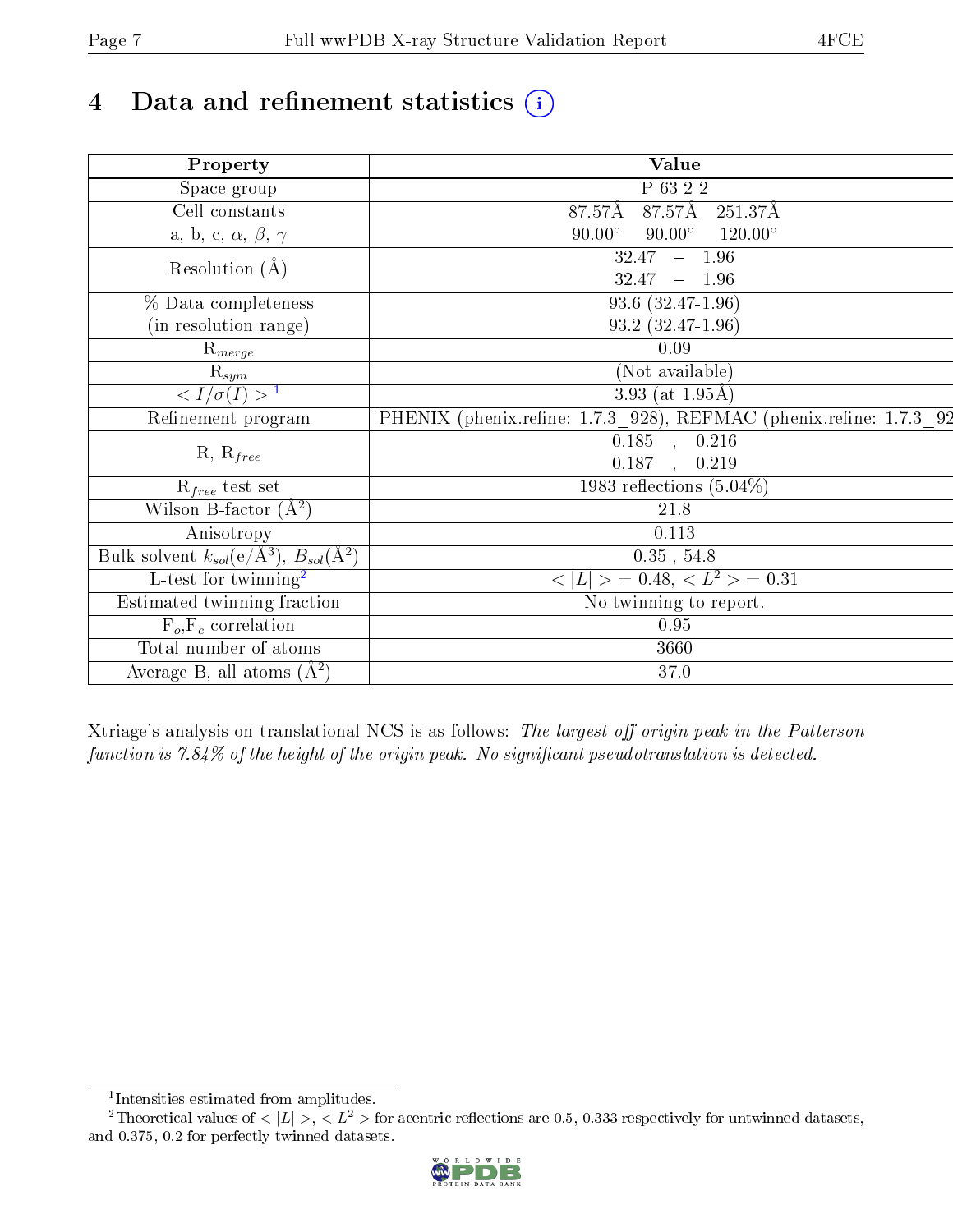# 5 Model quality  $(i)$

## 5.1 Standard geometry  $(i)$

Bond lengths and bond angles in the following residue types are not validated in this section: MG, EDO, GP1

The Z score for a bond length (or angle) is the number of standard deviations the observed value is removed from the expected value. A bond length (or angle) with  $|Z| > 5$  is considered an outlier worth inspection. RMSZ is the root-mean-square of all Z scores of the bond lengths (or angles).

| $Mol$   Chain |      | Bond lengths                    | Bond angles |                   |  |
|---------------|------|---------------------------------|-------------|-------------------|--|
|               |      | RMSZ $ #Z  > 5$ RMSZ $ #Z  > 5$ |             |                   |  |
|               | 0.47 | 0/3344                          | 0.58        | $\binom{0}{4544}$ |  |

There are no bond length outliers.

There are no bond angle outliers.

There are no chirality outliers.

There are no planarity outliers.

### 5.2 Too-close contacts  $(i)$

In the following table, the Non-H and H(model) columns list the number of non-hydrogen atoms and hydrogen atoms in the chain respectively. The H(added) column lists the number of hydrogen atoms added and optimized by MolProbity. The Clashes column lists the number of clashes within the asymmetric unit, whereas Symm-Clashes lists symmetry related clashes.

|  |      |      |    | Mol   Chain   Non-H   H(model)   H(added)   Clashes   Symm-Clashes |
|--|------|------|----|--------------------------------------------------------------------|
|  | 3282 | 3276 | 23 |                                                                    |
|  |      |      |    |                                                                    |
|  |      |      |    |                                                                    |
|  |      |      |    |                                                                    |
|  | 348  |      |    |                                                                    |
|  | 3660 | 99a  |    |                                                                    |

The all-atom clashscore is defined as the number of clashes found per 1000 atoms (including hydrogen atoms). The all-atom clashscore for this structure is 3.

All (23) close contacts within the same asymmetric unit are listed below, sorted by their clash magnitude.

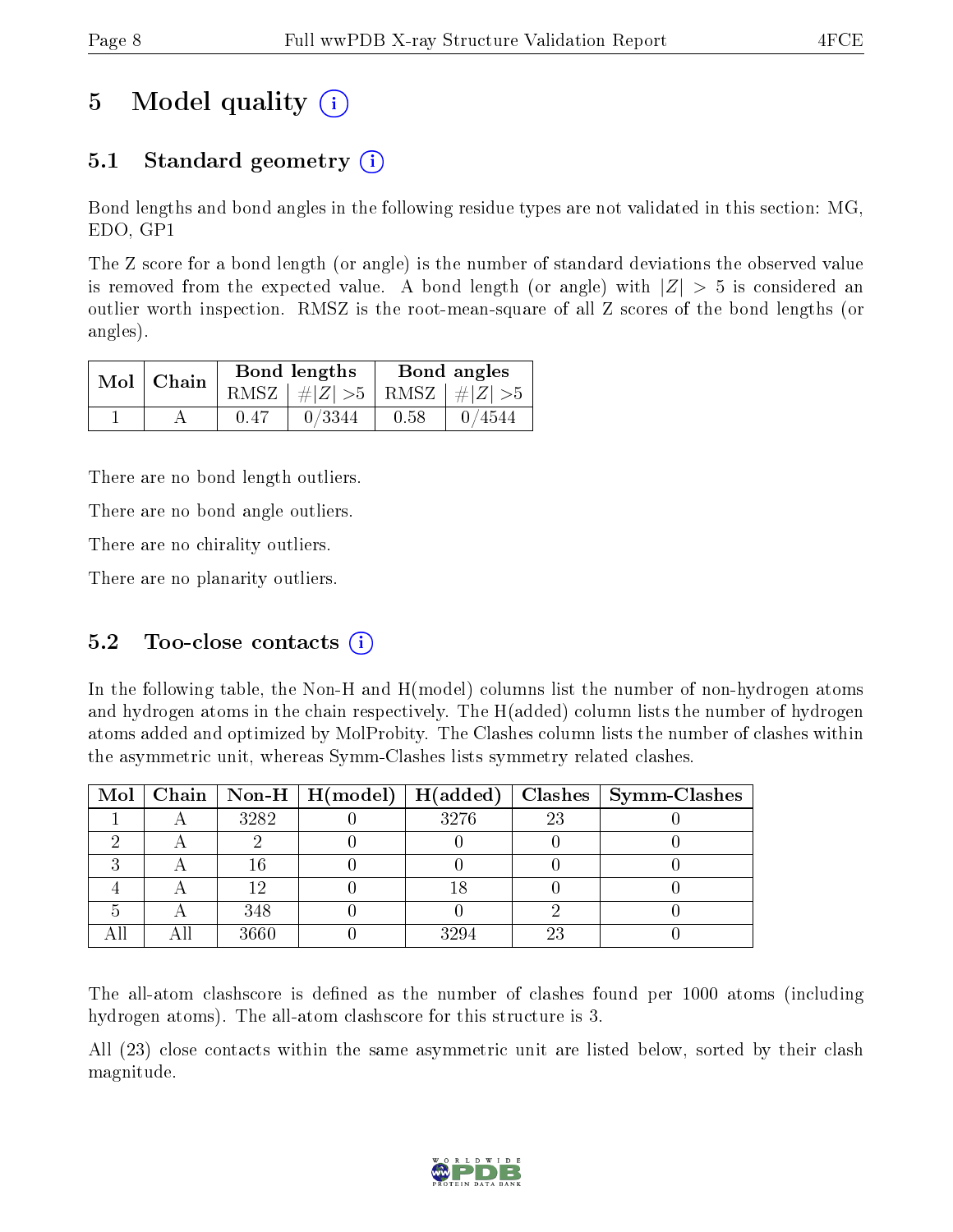| Atom-1                    | Atom-2               | Interatomic      | Clash         |  |
|---------------------------|----------------------|------------------|---------------|--|
|                           |                      | distance $(\AA)$ | overlap $(A)$ |  |
| 1: A:151: GLY:HA2         | 1: A:202: ILE: CD1   | 2.16             | 0.76          |  |
| 1:A:11:LEU:HD11           | 1: A:101:MET:HE3     | 1.67             | 0.76          |  |
| 1: A: 422: GLY: HA3       | 1:A:438:ILE:HG22     | 1.69             | 0.74          |  |
| 1:A:151:GLY:HA2           | 1: A:202: ILE: HD11  | 1.70             | 0.73          |  |
| 1:A:151:GLY:CA            | 1:A:202:ILE:CD1      | 2.74             | 0.65          |  |
| 1:A:151:GLY:CA            | 1:A:202:ILE:HD11     | 2.29             | 0.62          |  |
| 1: A: 55: TYR: CE2        | 1: A: 75: LEU: HD12  | 2.38             | 0.58          |  |
| 1:A:11:LEU:HD11           | 1: A: 101: MET:CE    | 2.35             | 0.57          |  |
| 1: A: 152: ILE:N          | 1: A:202: ILE: HD11  | 2.22             | 0.54          |  |
| 1: A:151: GLY: C          | 1:A:202:ILE:HD11     | 2.29             | 0.53          |  |
| 1: A:55:TYR:CE2           | 1:A:75:LEU:CD1       | 2.91             | 0.53          |  |
| 1: A:44: MET:SD           | 5:A:935:HOH:O        | 2.59             | 0.52          |  |
| 1:A:202:ILE:HD12          | 1:A:203:ALA:N        | 2.25             | 0.52          |  |
| 1:A:386:ASN:O             | 1:A:392:LYS:HA       | 2.11             | 0.49          |  |
| 1:A:145:GLU:HA            | 1:A:145:GLU:OE1      | 2.15             | 0.46          |  |
| 1:A:21:SER:HB2            | 1:A:229:ARG:NH2      | 2.31             | 0.46          |  |
| 1: A:445: HIS: CE1        | 5:A:679:HOH:O        | 2.71             | 0.44          |  |
| 1:A:421:ILE:HD13          | 1:A:437[B]:VAL:H G22 | 1.99             | 0.43          |  |
| $1:A:90:ALA:\overline{N}$ | 1: A:91: PRO:CD      | 2.82             | 0.42          |  |
| 1: A: 363: HIS: CD2       | 1:A:380:ALA:HB2      | 2.54             | 0.42          |  |
| 1:A:26:VAL:HB             | 1:A:36:VAL:HB        | 2.02             | 0.41          |  |
| 1: A: 351: LYS: O         | 1: A:368: GLY:HA2    | 2.21             | 0.41          |  |
| 1: A: 362: GLY: C         | 1:A:363:HIS:CG       | 2.94             | 0.41          |  |

There are no symmetry-related clashes.

### 5.3 Torsion angles (i)

#### 5.3.1 Protein backbone (i)

In the following table, the Percentiles column shows the percent Ramachandran outliers of the chain as a percentile score with respect to all X-ray entries followed by that with respect to entries of similar resolution.

The Analysed column shows the number of residues for which the backbone conformation was analysed, and the total number of residues.

| $\mid$ Mol $\mid$ Chain $\mid$ | $\boldsymbol{\mathrm{Analysed}}$        | Favoured   Allowed   Outliers   Percentiles |          |                               |  |
|--------------------------------|-----------------------------------------|---------------------------------------------|----------|-------------------------------|--|
|                                | $443/459$ (96\%)   435 (98\%)   7 (2\%) |                                             | $1(0\%)$ | $\parallel$ 47 $\parallel$ 38 |  |

All (1) Ramachandran outliers are listed below:

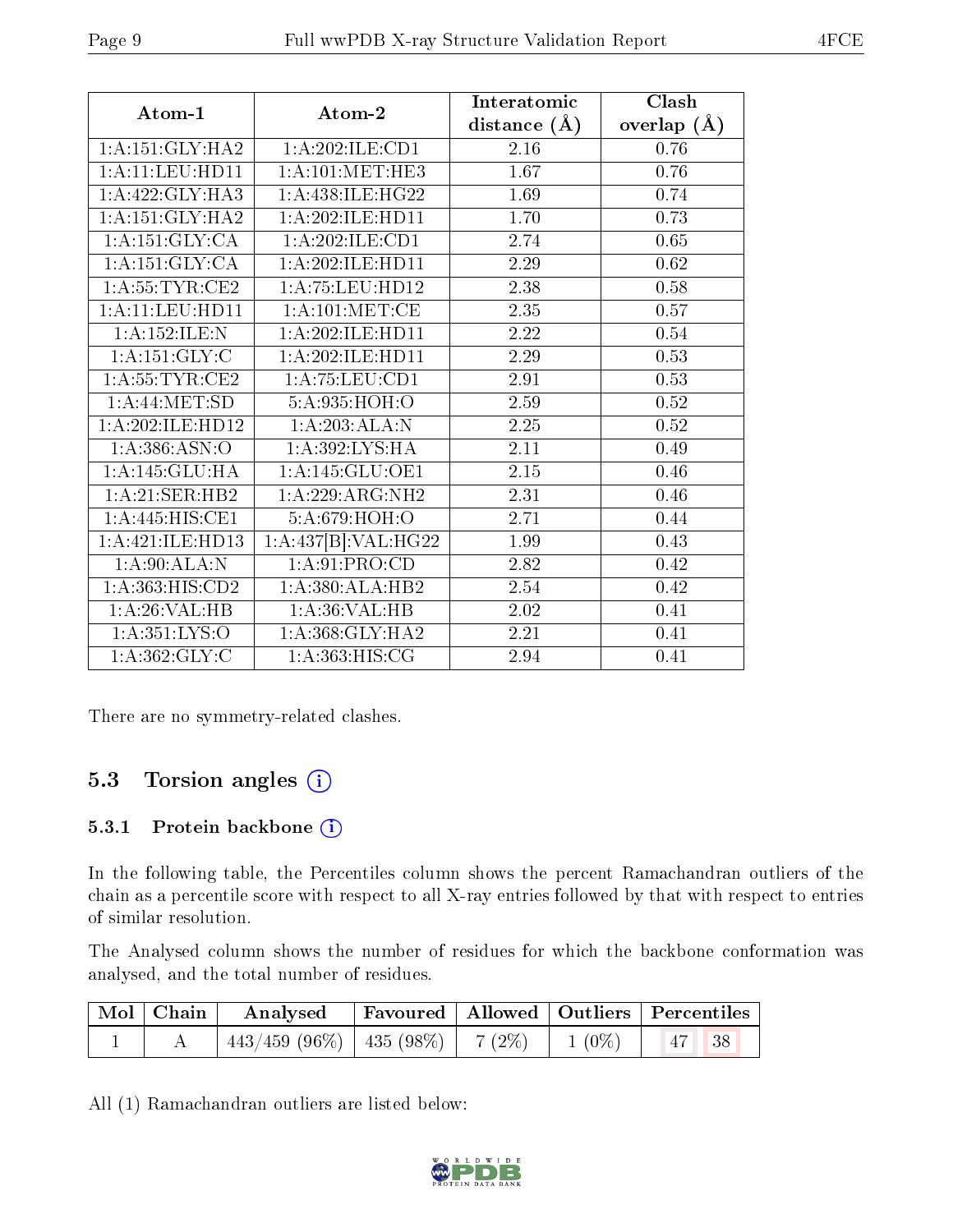| Mol | $\top$ Chain   Res | vne |
|-----|--------------------|-----|
|     |                    |     |

#### 5.3.2 Protein sidechains (i)

In the following table, the Percentiles column shows the percent sidechain outliers of the chain as a percentile score with respect to all X-ray entries followed by that with respect to entries of similar resolution.

The Analysed column shows the number of residues for which the sidechain conformation was analysed, and the total number of residues.

| Mol   Chain | Analysed                            |  | Rotameric   Outliers   Percentiles |
|-------------|-------------------------------------|--|------------------------------------|
|             | $341/367 (93\%)$ 335 (98\%) 6 (2\%) |  | $-53$<br>59 <sup>°</sup>           |

All (6) residues with a non-rotameric sidechain are listed below:

| Mol | Chain     | Res              | Type                    |
|-----|-----------|------------------|-------------------------|
|     | $\forall$ | 45               | $\overline{\text{LYS}}$ |
|     |           | 53               | LEU                     |
|     |           | 265              | GLU                     |
|     |           | 331              | $\rm{ARG}$              |
|     |           | 346              | ASN                     |
|     |           | $36\overline{3}$ | <b>HIS</b>              |

Some sidechains can be flipped to improve hydrogen bonding and reduce clashes. All (1) such sidechains are listed below:

| Mol | Chain | Res | Lype |
|-----|-------|-----|------|
|     |       |     |      |

#### 5.3.3 RNA (i)

There are no RNA molecules in this entry.

### 5.4 Non-standard residues in protein, DNA, RNA chains  $(i)$

There are no non-standard protein/DNA/RNA residues in this entry.

#### 5.5 Carbohydrates (i)

There are no monosaccharides in this entry.

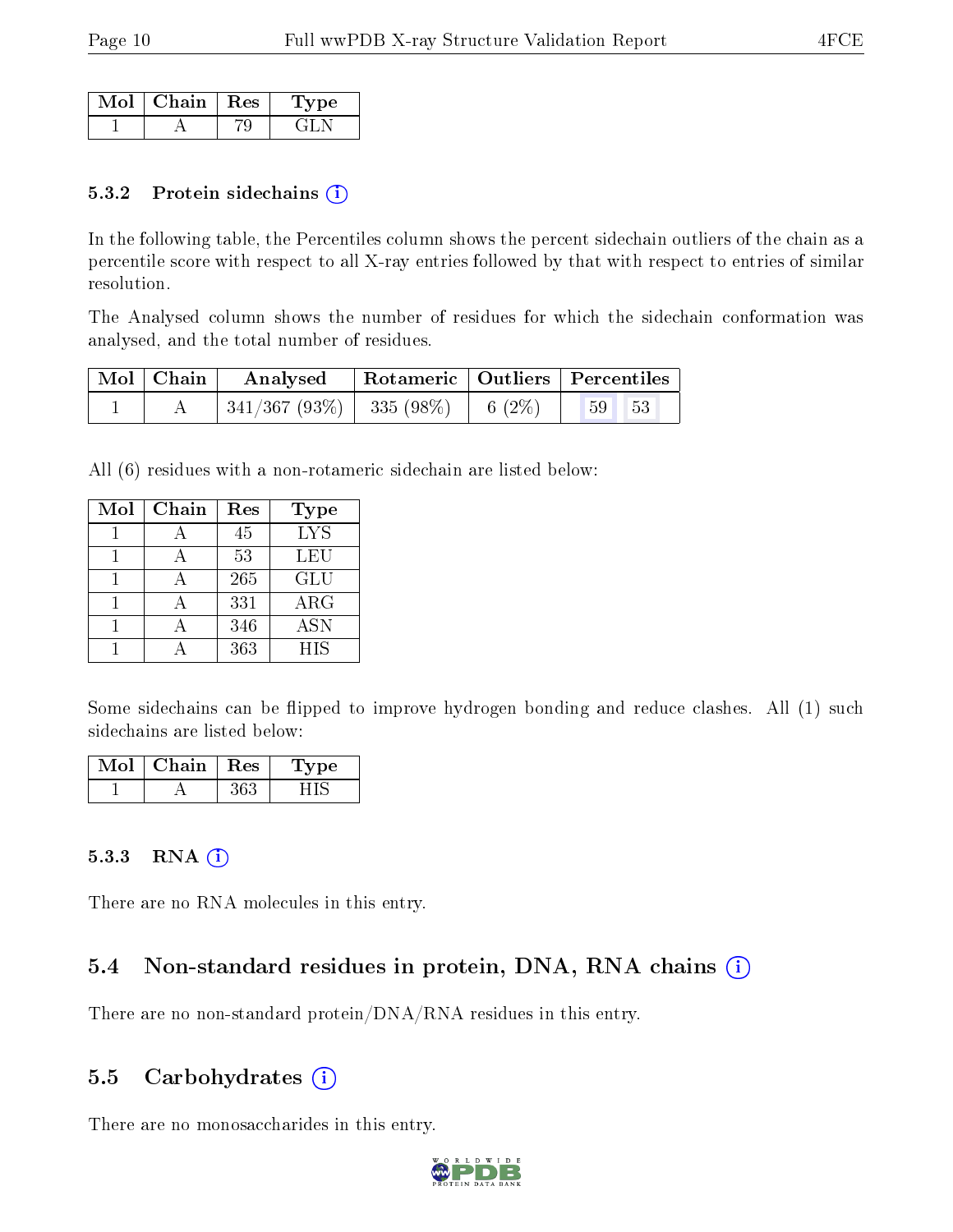### 5.6 Ligand geometry (i)

Of 6 ligands modelled in this entry, 2 are monoatomic - leaving 4 for Mogul analysis.

In the following table, the Counts columns list the number of bonds (or angles) for which Mogul statistics could be retrieved, the number of bonds (or angles) that are observed in the model and the number of bonds (or angles) that are dened in the Chemical Component Dictionary. The Link column lists molecule types, if any, to which the group is linked. The Z score for a bond length (or angle) is the number of standard deviations the observed value is removed from the expected value. A bond length (or angle) with  $|Z| > 2$  is considered an outlier worth inspection. RMSZ is the root-mean-square of all Z scores of the bond lengths (or angles).

| Mol            |      | Chain | Res | Link                     | Bond lengths      |      |             | Bond angles |      |             |
|----------------|------|-------|-----|--------------------------|-------------------|------|-------------|-------------|------|-------------|
|                | Type |       |     |                          | $\mathrm{Counts}$ | RMSZ | # $ Z  > 2$ | Counts      | RMSZ | # $ Z  > 2$ |
| 4              | EDO  |       | 504 |                          | 3.3.3             | 0.44 |             | 2,2,2       | 0.35 |             |
| $\overline{4}$ | EDO  |       | 506 |                          | 3.3.3             | 0.47 |             | 2,2,2       | 0.48 |             |
| 3              | GP1  |       | 503 | $\overline{\phantom{a}}$ | 15, 16, 16        | 3.55 | 5(33%)      | 23, 24, 24  | 1.43 | (17%)       |
| $\overline{4}$ | EDO  |       | 505 |                          | 3.3.3             | 0.33 |             | 2,2,2       | 0.30 |             |

In the following table, the Chirals column lists the number of chiral outliers, the number of chiral centers analysed, the number of these observed in the model and the number defined in the Chemical Component Dictionary. Similar counts are reported in the Torsion and Rings columns. '-' means no outliers of that kind were identified.

| Mol | Type       |     | $\vert$ Chain $\vert$ Res $\vert$ Link $\vert$ Chirals | <b>Torsions</b> | Rings |
|-----|------------|-----|--------------------------------------------------------|-----------------|-------|
|     | <b>EDO</b> | 504 |                                                        |                 |       |
|     | <b>EDO</b> | 506 |                                                        |                 |       |
|     | GPI        | 503 |                                                        | 0/6/27/27       |       |
|     | EDO.       | 505 |                                                        |                 |       |

All (5) bond length outliers are listed below:

| Mol          | Chain ' | $\operatorname{Res}$ | Type            | Atoms    | Z       | Observed(A) | Ideal(A) |
|--------------|---------|----------------------|-----------------|----------|---------|-------------|----------|
|              |         | 503                  | GPI             | $P4B-O1$ | 12.25   | 1.82        | 1.59     |
|              |         | 503                  | GP <sub>1</sub> | $C1-C2$  | 3.74    | 1.59        | 1.52     |
|              |         | 503                  | GP <sub>1</sub> | $C4-C5$  | 2.51    | 1.58        | 1.53     |
| $\mathbf{Q}$ |         | 503                  | GP <sub>1</sub> | $C4-C3$  | 2.19    | 1.57        | 1.52     |
|              |         | 503                  | GP <sub>1</sub> | $O5-C5$  | $-2.19$ | 1.39        | 1.44     |

All (4) bond angle outliers are listed below:

| Mol | Chain | $\operatorname{Res}% \left( \mathcal{N}\right) \equiv\operatorname{Res}(\mathcal{N}_{0},\mathcal{N}_{0})$ | Type           | Atoms        |         | Observed $(°)$ | $Ideal(^o)$ |
|-----|-------|-----------------------------------------------------------------------------------------------------------|----------------|--------------|---------|----------------|-------------|
| u   |       | 503                                                                                                       | GP 1           | O5-C5-C4     | $-2.57$ | 105 02         | 109.69      |
|     |       | 503                                                                                                       | CP1            | $O1-P4B-O8B$ | $-2.50$ | 99.72          | 109.39      |
| ч.  |       | 503                                                                                                       | $\mathsf{C}P1$ | O9B-P4B-O7B  | 2.46    | 117 04         | 107.64      |

Continued on next page...

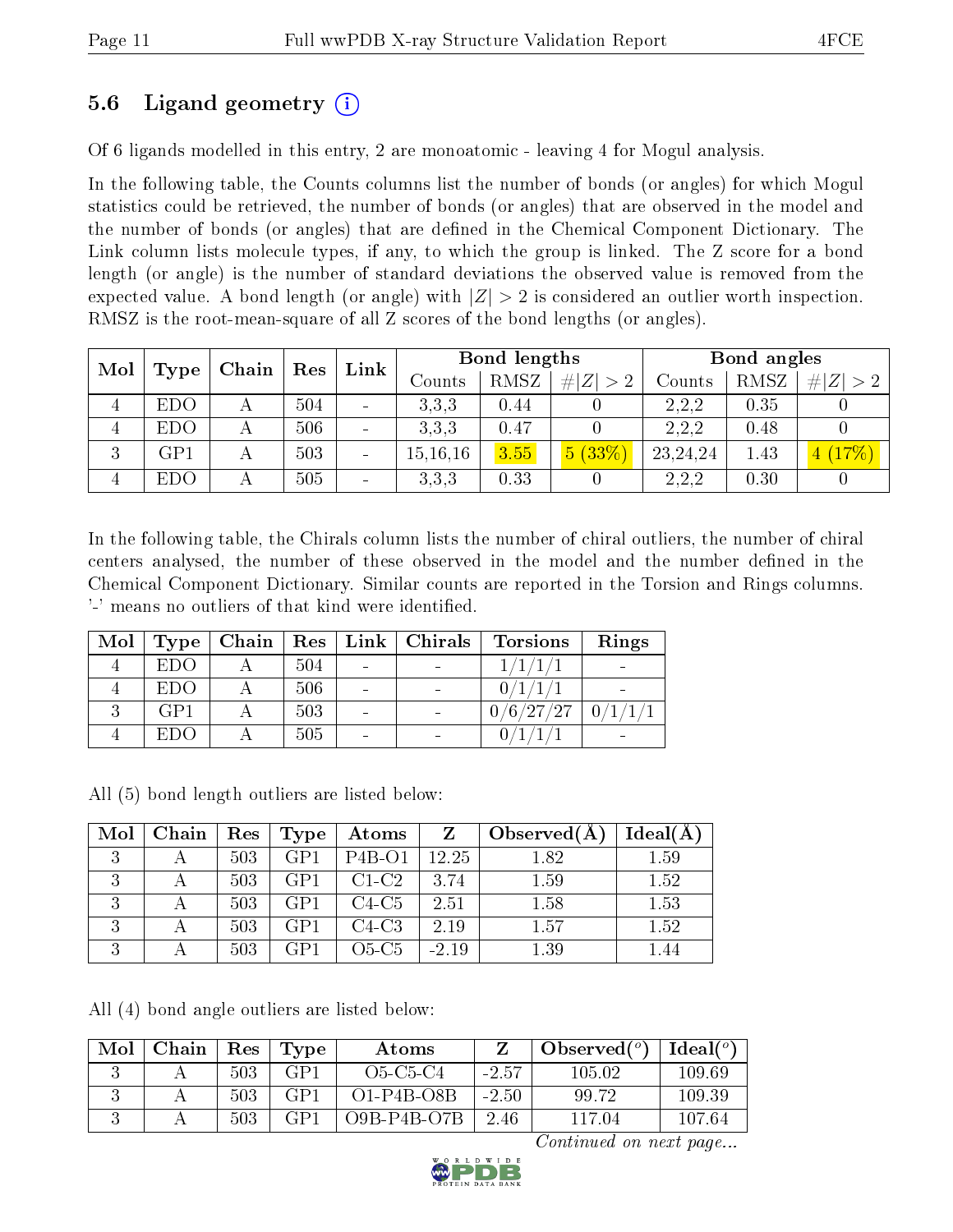Continued from previous page...

| Mol | Chain | Res     | 'Type | Atoms      |                         | Observed $(°)$ | Ideal $(°)$ |
|-----|-------|---------|-------|------------|-------------------------|----------------|-------------|
|     |       | $503\,$ | GP.   | $O5-C1-C2$ | 2.10<br>$\sim$ $\prime$ | 105.32         |             |

There are no chirality outliers.

All (1) torsion outliers are listed below:

| $\text{Mol}$   Chain   Res   Type |        | Atoms                   |
|-----------------------------------|--------|-------------------------|
|                                   | -EDO - | $\pm$ O1-C1-C2-O2 $\pm$ |

There are no ring outliers.

No monomer is involved in short contacts.

The following is a two-dimensional graphical depiction of Mogul quality analysis of bond lengths, bond angles, torsion angles, and ring geometry for all instances of the Ligand of Interest. In addition, ligands with molecular weight > 250 and outliers as shown on the validation Tables will also be included. For torsion angles, if less then 5% of the Mogul distribution of torsion angles is within 10 degrees of the torsion angle in question, then that torsion angle is considered an outlier. Any bond that is central to one or more torsion angles identified as an outlier by Mogul will be highlighted in the graph. For rings, the root-mean-square deviation (RMSD) between the ring in question and similar rings identified by Mogul is calculated over all ring torsion angles. If the average RMSD is greater than 60 degrees and the minimal RMSD between the ring in question and any Mogul-identified rings is also greater than 60 degrees, then that ring is considered an outlier. The outliers are highlighted in purple. The color gray indicates Mogul did not find sufficient equivalents in the CSD to analyse the geometry.

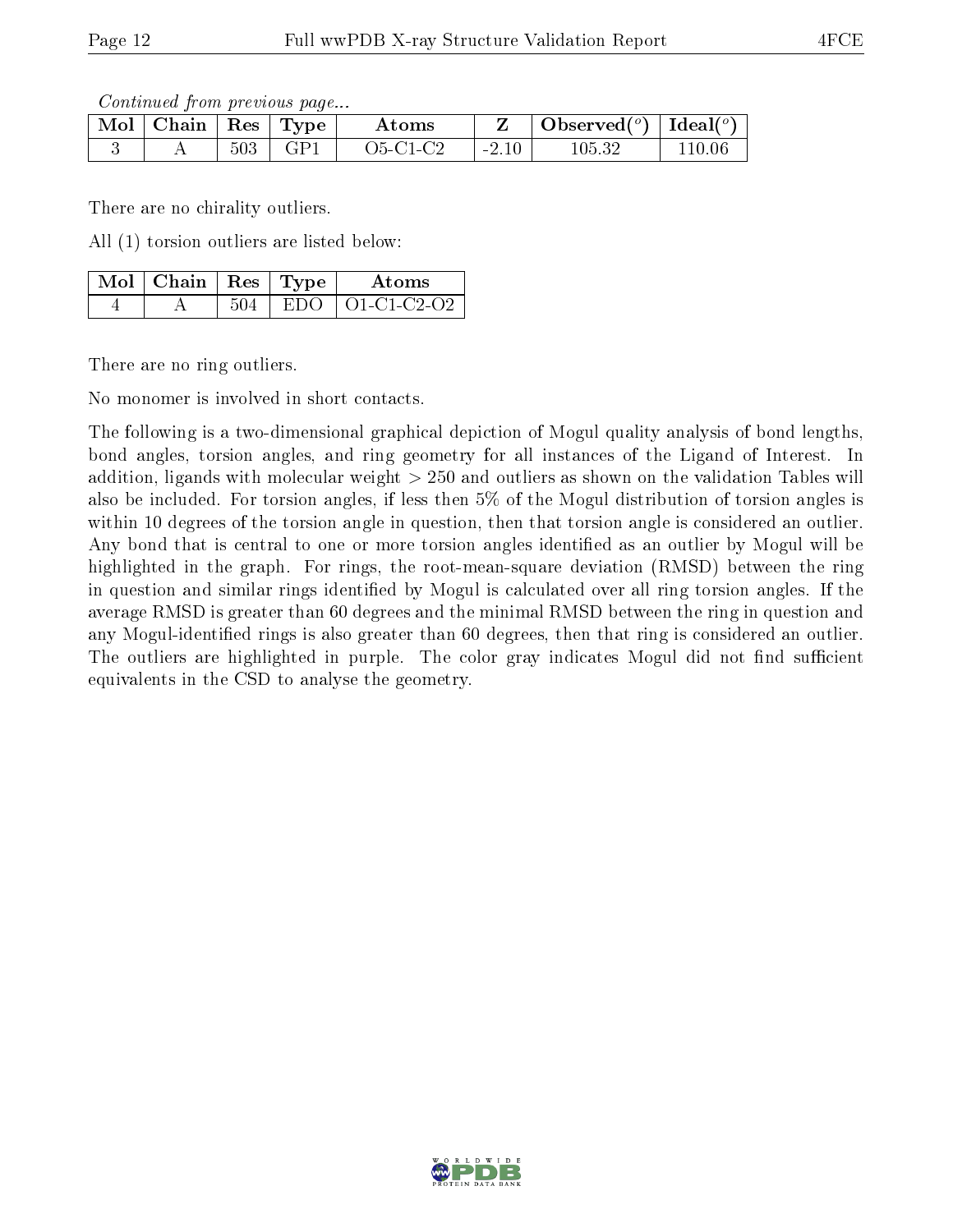

## 5.7 [O](https://www.wwpdb.org/validation/2017/XrayValidationReportHelp#nonstandard_residues_and_ligands)ther polymers (i)

There are no such residues in this entry.

## 5.8 Polymer linkage issues (i)

There are no chain breaks in this entry.

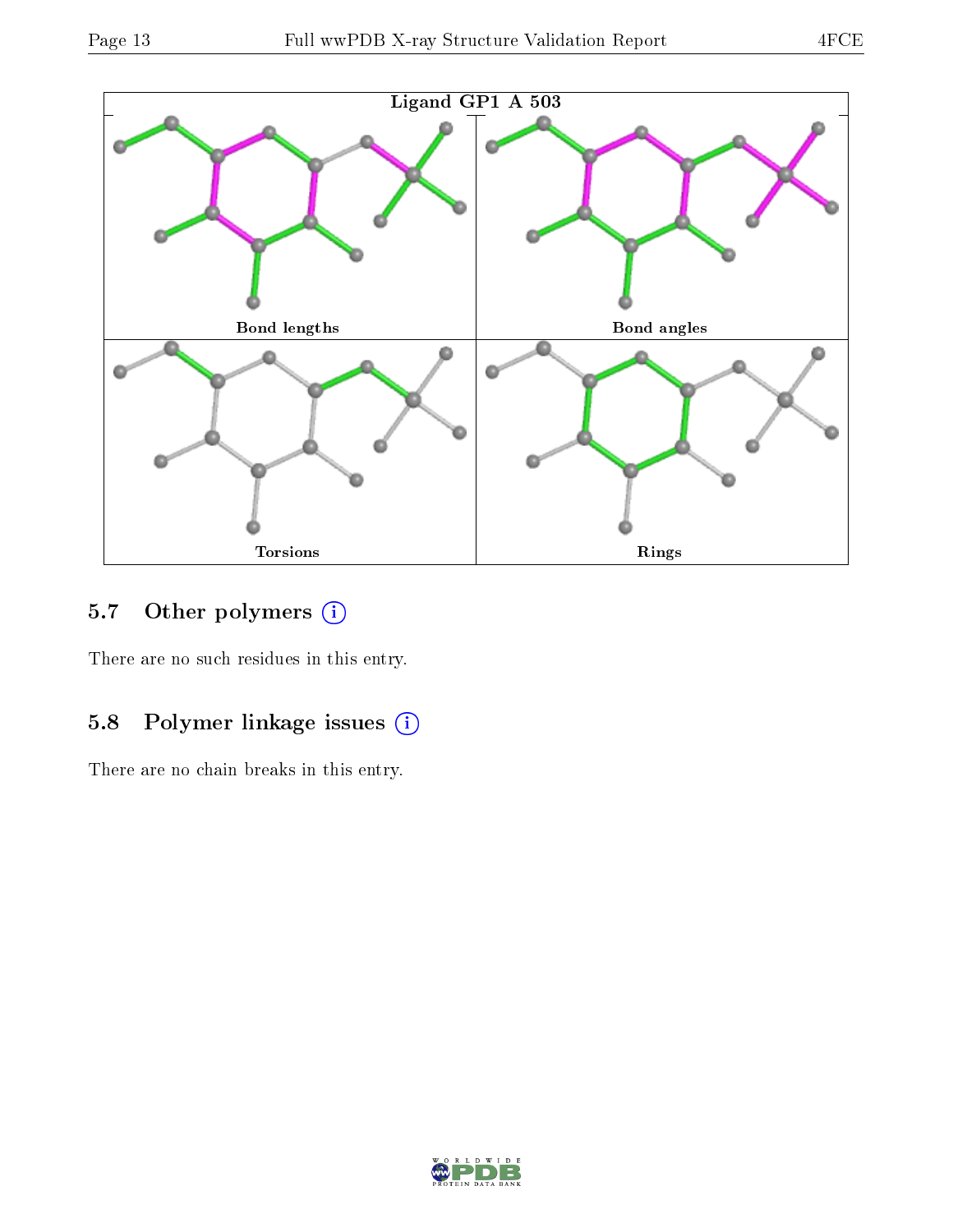## 6 Fit of model and data  $(i)$

## 6.1 Protein, DNA and RNA chains  $(i)$

In the following table, the column labelled  $#RSRZ> 2'$  contains the number (and percentage) of RSRZ outliers, followed by percent RSRZ outliers for the chain as percentile scores relative to all X-ray entries and entries of similar resolution. The OWAB column contains the minimum, median,  $95<sup>th</sup>$  percentile and maximum values of the occupancy-weighted average B-factor per residue. The column labelled ' $Q< 0.9$ ' lists the number of (and percentage) of residues with an average occupancy less than 0.9.

| $\mid$ Mol $\mid$ Chain | Analysed         | $\mid <$ RSRZ $>$ | $\#\text{RSRZ}\text{>2}$            | $\mid {\rm OWAB}(\rm{\AA}^2)\mid Q\hspace{-0.05cm}<\hspace{-0.05cm}0.9\mid$ |  |
|-------------------------|------------------|-------------------|-------------------------------------|-----------------------------------------------------------------------------|--|
|                         | $-441/459(96\%)$ | 0.19              | 30 (6%)   17   25   12, 30, 78, 104 |                                                                             |  |

All (30) RSRZ outliers are listed below:

| Mol            | Chain              | Res             | Type                    | $RSR\overline{Z}$ |  |
|----------------|--------------------|-----------------|-------------------------|-------------------|--|
| $\mathbf{1}$   | $\overline{\rm A}$ | 190             | <b>ASN</b>              | $5.9\,$           |  |
| $\mathbf{1}$   | $\overline{\rm A}$ | 196             | PHE                     | $5.2\,$           |  |
| $\mathbf{1}$   | $\overline{\rm A}$ | $\overline{77}$ | $\overline{\text{ALA}}$ | 5.1               |  |
| $\overline{1}$ | $\overline{\rm A}$ | 191             | <b>ASN</b>              | $4.\overline{6}$  |  |
| $\overline{1}$ | $\overline{A}$     | 192             | $\overline{\text{ALA}}$ | 4.4               |  |
| $\mathbf{1}$   | $\overline{\rm A}$ | 146             | <b>ASN</b>              | $\overline{4.3}$  |  |
| $\overline{1}$ | $\overline{\rm A}$ | 57              | $_{\rm HIS}$            | 4.0               |  |
| $\overline{1}$ | $\overline{A}$     | 194             | $\overline{\text{GLY}}$ | $\overline{3.7}$  |  |
| $\overline{1}$ | $\overline{A}$     | $\overline{56}$ | <b>GLY</b>              | $\overline{3.5}$  |  |
| $\overline{1}$ | $\overline{A}$     | 444             | <b>VAL</b>              | $3.0\,$           |  |
| $\overline{1}$ | $\overline{\rm A}$ | 189             | $\overline{\text{ASN}}$ | 3.0               |  |
| $\overline{1}$ | $\overline{A}$     | $\overline{66}$ | <b>LEU</b>              | $\overline{2.9}$  |  |
| $\overline{1}$ | $\overline{A}$     | 158             | ALA                     | 2.6               |  |
| $\overline{1}$ | $\overline{\rm A}$ | 204             | $\overline{\text{LEU}}$ | $2.6\,$           |  |
| $\overline{1}$ | $\overline{\rm A}$ | 442             | $\overline{\text{LYS}}$ | $\overline{2.6}$  |  |
| $\overline{1}$ | $\overline{\rm A}$ | 193             | $\overline{\text{GLN}}$ | 2.4               |  |
| $\overline{1}$ | $\overline{A}$     | 133             | $\overline{\text{LEU}}$ | $\overline{2.4}$  |  |
| $\overline{1}$ | $\overline{\rm A}$ | 60              | $\overline{\text{GLU}}$ | 2.4               |  |
| $\overline{1}$ | $\overline{\rm A}$ | 159             | <b>SER</b>              | $2\overline{.3}$  |  |
| $\overline{1}$ | $\overline{A}$     | 390             | $\overline{\rm ALA}$    | $\overline{2.3}$  |  |
| $\overline{1}$ | $\overline{\rm A}$ | 73              | <b>TRP</b>              | $2.\overline{3}$  |  |
| $\overline{1}$ | $\overline{A}$     | 188             | $\overline{\rm ASP}$    | $2.\overline{3}$  |  |
| $\overline{1}$ | $\overline{\rm A}$ | 440             | $\rm{ARG}$              | 2.3               |  |
| $\overline{1}$ | $\overline{\rm A}$ | 187             | LEU                     | $2\overline{.3}$  |  |
| $\overline{1}$ | $\overline{\rm A}$ | 173             | LEU                     | $2.2\,$           |  |
| $\overline{1}$ | $\boldsymbol{A}$   | $\overline{55}$ | <b>TYR</b>              | $2.\overline{2}$  |  |
| $\overline{1}$ | $\overline{\rm A}$ | $\overline{75}$ | LEU                     | $\overline{2.1}$  |  |

Continued on next page...

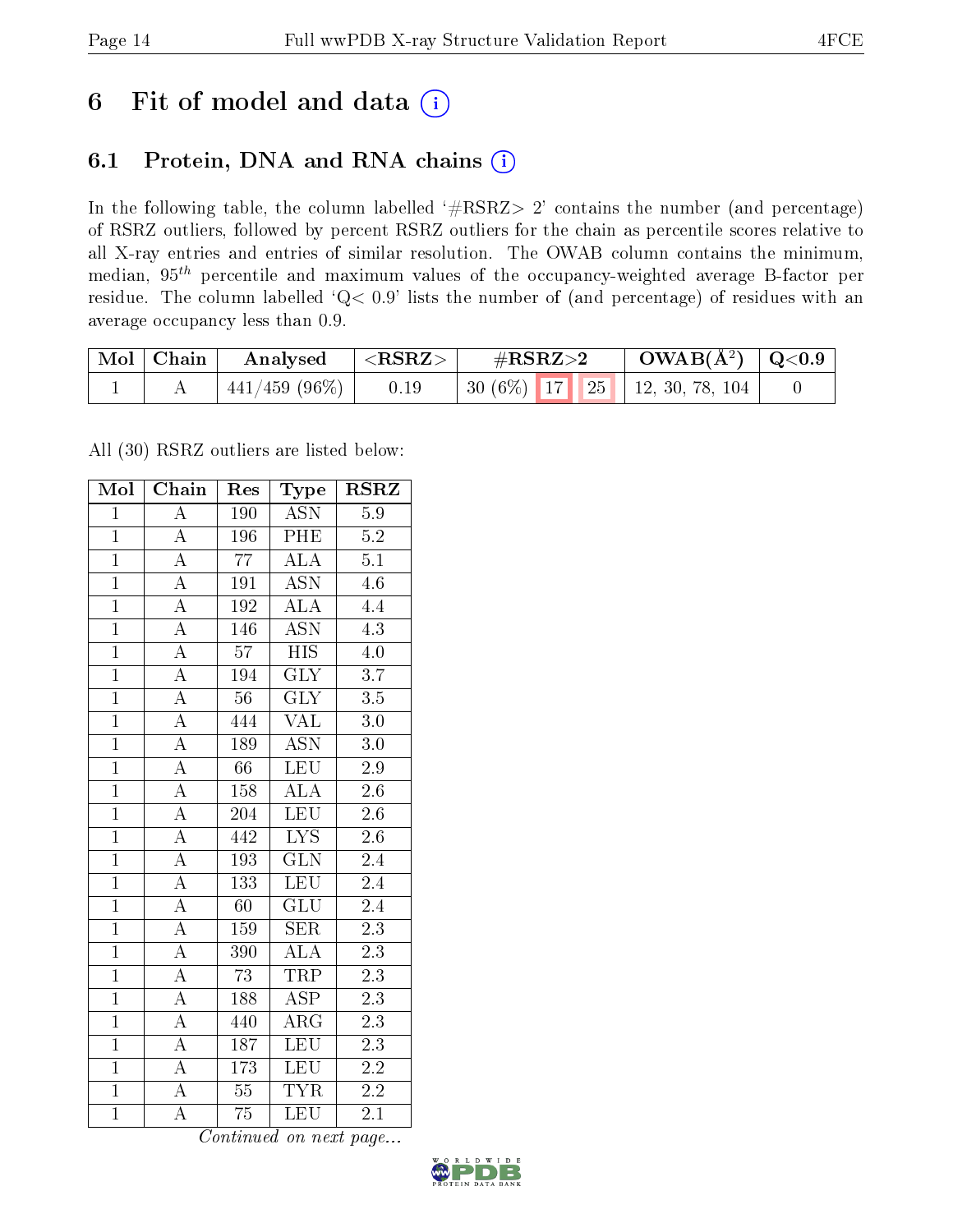Continued from previous page...

| Mol | Chain | Res | Type | <b>RSRZ</b> |
|-----|-------|-----|------|-------------|
|     |       | 145 | GLU  | 21          |
|     |       | 389 | GLY  | $2.0\,$     |
|     |       | 449 | 'RP  |             |

### 6.2 Non-standard residues in protein, DNA, RNA chains  $(i)$

There are no non-standard protein/DNA/RNA residues in this entry.

#### 6.3 Carbohydrates  $(i)$

There are no monosaccharides in this entry.

### 6.4 Ligands  $(i)$

In the following table, the Atoms column lists the number of modelled atoms in the group and the number defined in the chemical component dictionary. The B-factors column lists the minimum, median,  $95<sup>th</sup>$  percentile and maximum values of B factors of atoms in the group. The column labelled  $Q< 0.9$ ' lists the number of atoms with occupancy less than 0.9.

| Mol            | Type       | Chain          | Res | Atoms | <b>RSCC</b> | <b>RSR</b> | <b>B</b> -factors( $\overline{A^2}$ ) | Q <sub>0.9</sub> |
|----------------|------------|----------------|-----|-------|-------------|------------|---------------------------------------|------------------|
| 4              | <b>EDO</b> | $\overline{A}$ | 504 | 4/4   | 0.94        | 0.09       | 31, 34, 37, 40                        |                  |
| $\overline{4}$ | <b>EDO</b> |                | 505 | 4 / 4 | 0.95        | 0.13       | 25, 26, 26, 27                        |                  |
| 3              | GPI        |                | 503 | 16/16 | 0.95        | 0.13       | 34, 37, 50, 51                        |                  |
| 4              | <b>EDO</b> |                | 506 | 4/4   | 0.95        | 0.25       | 10,13,17,20                           |                  |
| 2              | МG         |                | 501 |       | 0.97        | 0.10       | 24, 24, 24, 24                        |                  |
| $\overline{2}$ | МG         |                | 502 |       | 0.99        | 0.03       | 30,30,30,30                           |                  |

The following is a graphical depiction of the model fit to experimental electron density of all instances of the Ligand of Interest. In addition, ligands with molecular weight  $> 250$  and outliers as shown on the geometry validation Tables will also be included. Each fit is shown from different orientation to approximate a three-dimensional view.